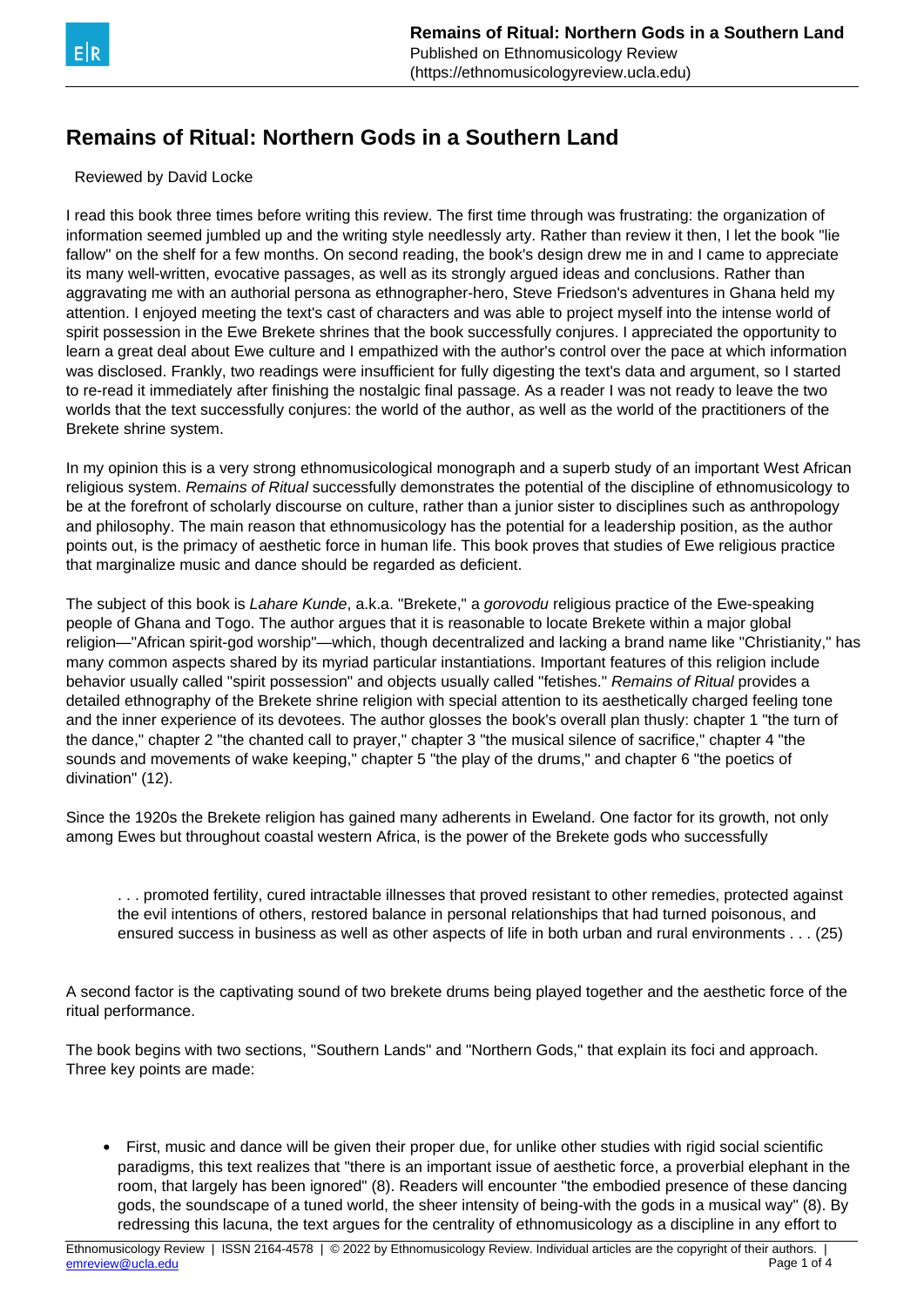Published on Ethnomusicology Review (https://ethnomusicologyreview.ucla.edu)

adequately theorize, explain, and document phenomena like the Brekete shrine religion.

- Second, spirit possession, libation/sacrifice, and god-objects will be understood within the frame of reference of the culture-bearers, namely, they are what the people say they are. Rather than "explain them away," the author draws on terms and concepts of phenomenology, primarily from Heidegger and Merleau-Ponty, to validate these cultural practices. Spirit possession, for example, is a simultaneous "being present" and "being away." I found the phenomenological rubrics helpful for gaining cross-cultural insight into the nature of spirit possession. Gleaming fetishes become characters in the book's virtual world by means of vivid photographs of Brekete god-things, description of their manufacture, and complex discussion of how they are continually revitalized with the gushing blood and dismembered body parts of sacrificial animals.
- Third, instead of presenting carefully amassed evidence, the writing style and organization of content privileges knowing asides, poetic turns of phrase, telling anecdotes, vicariously shared adventures, comic interludes, and character descriptions. Rather than trying to systematize his information within a stable and unitary disciplinary field, Friedson has decided to come at his subject from a variety of perspectives—travelogue, musical analysis, religious history, cross-cultural philosophy, ethnography, ethnology, and the psychology of altered states. This motile approach, it is argued, more appropriately aligns the medium of the text with the iridescent nature of its content.

But when . . . facts are linked to narrowly defined sequences of cause and effect, the resulting analyses tend towards a stasis that is antithetical to the multidimensionality of spirit possession. (10)

A glance from the side, a fleeting glimpse of that which moves on the periphery, is much more in keeping with the phenomenon at hand, though it will never be as comforting as the cold discourse of certainty. (11)

The text is an effort to introduce the local world of its African subjects to its worldly readers, taken to be highly schooled, erudite cosmopolitans who likely are enthusiastic about black culture and alternative spirituality.

How do we go along with ways of being-in-the-world so radically different from our own possibilities? . . . What does it mean to be embodied by a deity, to be-there and not-there at the same time? (9)

The reader senses that while the author knows that communication across this cultural divide is problematic, he believes that he can assist the purported we to gain enhanced empathy with the supposed them.

In contrast to the position taken by those who urge that studies of Africa begin from an assumption of its similarity with other cultures. Friedson asserts African difference:

. . . an acknowledgment of the reality of a different way of being-in-the-world. Instead of suppressing the body as the antithesis of a higher spirit on the way to an ever more perfect knowledge, trance dancing privileges the body as the site of a gathering of mortals and the divine. (11)

This reviewer agrees that the culture of the Brekete shrine religion has features at significant variance from the culture of post-Enlightenment modernism, the assumed culture of the book's readers. But if the author had recognized similarities shared between the African research site and the varieties of world religious experience, he could have placed the Brekete system within a larger field shared by Hasidic Jews, Sufi Muslims, and Holy Spirit Christians. Africans could avoid being fixed as Others in another's gaze, whether condescending or awestruck.

To close this review, I will discuss the text's musical analysis. Under the rubric of the neologism "ontomusicology" (a reader must indulge an academic's penchant for imagining new disciplines, or renaming existing ones), Friedson argues a crucial point that connects music theory with cultural practice.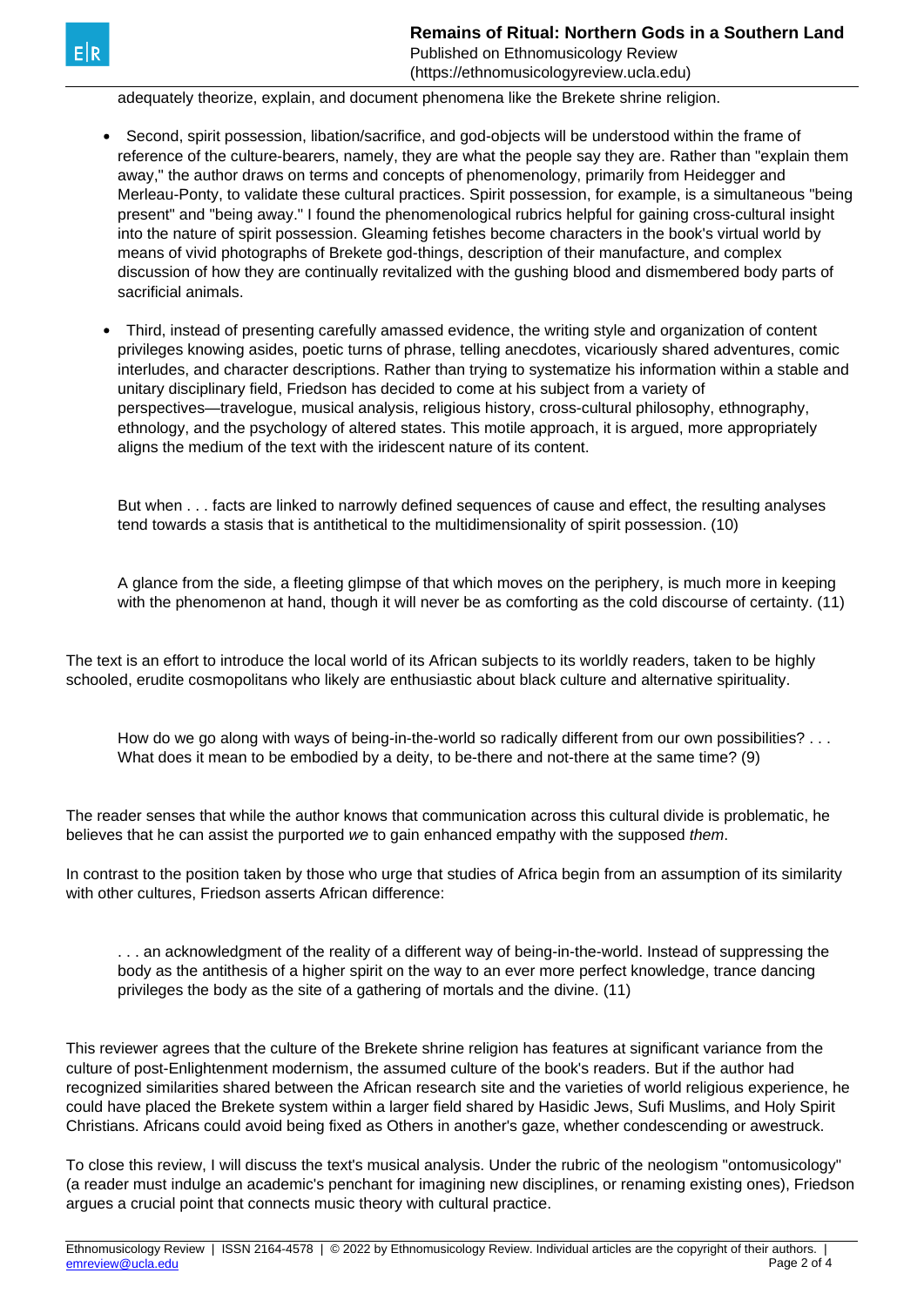<span id="page-2-0"></span>

**Remains of Ritual: Northern Gods in a Southern Land** Published on Ethnomusicology Review (https://ethnomusicologyreview.ucla.edu)

African cross-rhythms, based on polymetry, are the site where at least two rates of motion are present at all times, always available for rhythmic elaboration. . . It is an ontological structure, a musical way of being-in-the-world in multiple ways. . . (113)

And later, when talking about three-in-the-time-of-two musical situations:

It is a cognitive shift that foregrounds a fundamental difference in approach to rhythmic praxis. From childhood, Ewes have been trained to hear and feel the other. This is not just a musical technique, but a specifically African approach to rhythmic life, a way of being-in-the-world that gives it energy and force. Instead of striving for similitude, difference is sought; homogeneity gives way to complementarity and relationality, the hemiola principle at work. (143)

In the case of the music of the Brekete shrine, the text argues that music having a temporal frame of twelve pulses is rightly understood to be equally "in four" and "in six" (akin to being in 12/8 and 6/4 time signatures simultaneously). This strong position in favor of polymeter runs counter to the monometric concept forcefully put forward in recent work by highly regarded music scholars such as Kofi Agawu, Willi Anku, James Burns, and Meki Nzewi who report that the "four feel" is the culturally agreed-upon temporal structure, not to mention older work by Simha Arom, James Koetting, Gerhard Kubik, and Alan Merriam who question the cultural relevance of the concept of meter. The author recognizes A.M. Jones, Rose Brandel and Hewitt Pantaleoni as important "ancestors" for his theoretical position.[1](#page-2-0) The value of the author's framing of the issue lies primarily in the bold linkage of music—cross-rhythms, specifically—with other realms of human life in Eweland, such as the emphasis on kinesthetic balance and sensitivity to inner feeling states (see Geurtz). As the author argues:

Ewes have developed this rhythmic sense of crossing into an art that permeates not only musical life, but the very way people experience the world and each other. There is no one absolute stable ground to point to and from which to posit a world; rather, there are always multiple shifting groups that are equiprimordial. Relationships, both social and cultural, physical and metaphysical, don't calcify into rigid formulations, closed and unwavering, but are continually opening out to that which is not there, thus a moral order fixed in absence, an exponential curve into possibility. (139)

I was with him up to "equiprimordial" but I do not see that the last sentence would not apply to all human experience, except perhaps the ideal world of a fanatical fundamentalist.

To this reviewer, the debate about the temporal structure and rhythmic system of Ewe music should be framed as an issue of heuristic value. It is fruitless to argue over "how they feel it," as if scientific postulates are tangible facts in the world. Instead, the relevant issue would better be phrased, "What theoretical system of musical temporality will produce understanding that is not only empathetic and relevant to the experiences of culture-bearers and but also conducive to the development of co-cultural understanding between insiders and outsiders? What system will most productively support documentation of the inherited heritage of repertory? What system is best suited to effective teaching of the tradition? What system enables us to ask good questions that are likely to lead to further significant insights?"

In the case of this text, I found it revealing that having negatively assessed the work of other scholars as being rigid and laden with inappropriate technical jargon, the author himself commits these very transgressions against "ontomusicology" when trying his own hand at detailed systematic analytic description of drumming phrases (see pages 147–151, for example). This reviewer, having dealt with these linguo-centric pitfalls in many lengthy works, knows that finding fault with others is much easier than writing lucid musical analysis that sheds relevant and helpful light onto complex and culturally distinctive musical works and systems.

The text has passages about Ewe music that I found brilliant. Here is one on repetition:

It is much more a retrieval, continually recovering and bringing forward that which is left behind . . . . This bringing forward, which is precisely a reaching back, builds on itself, creating a stacking of sonic material